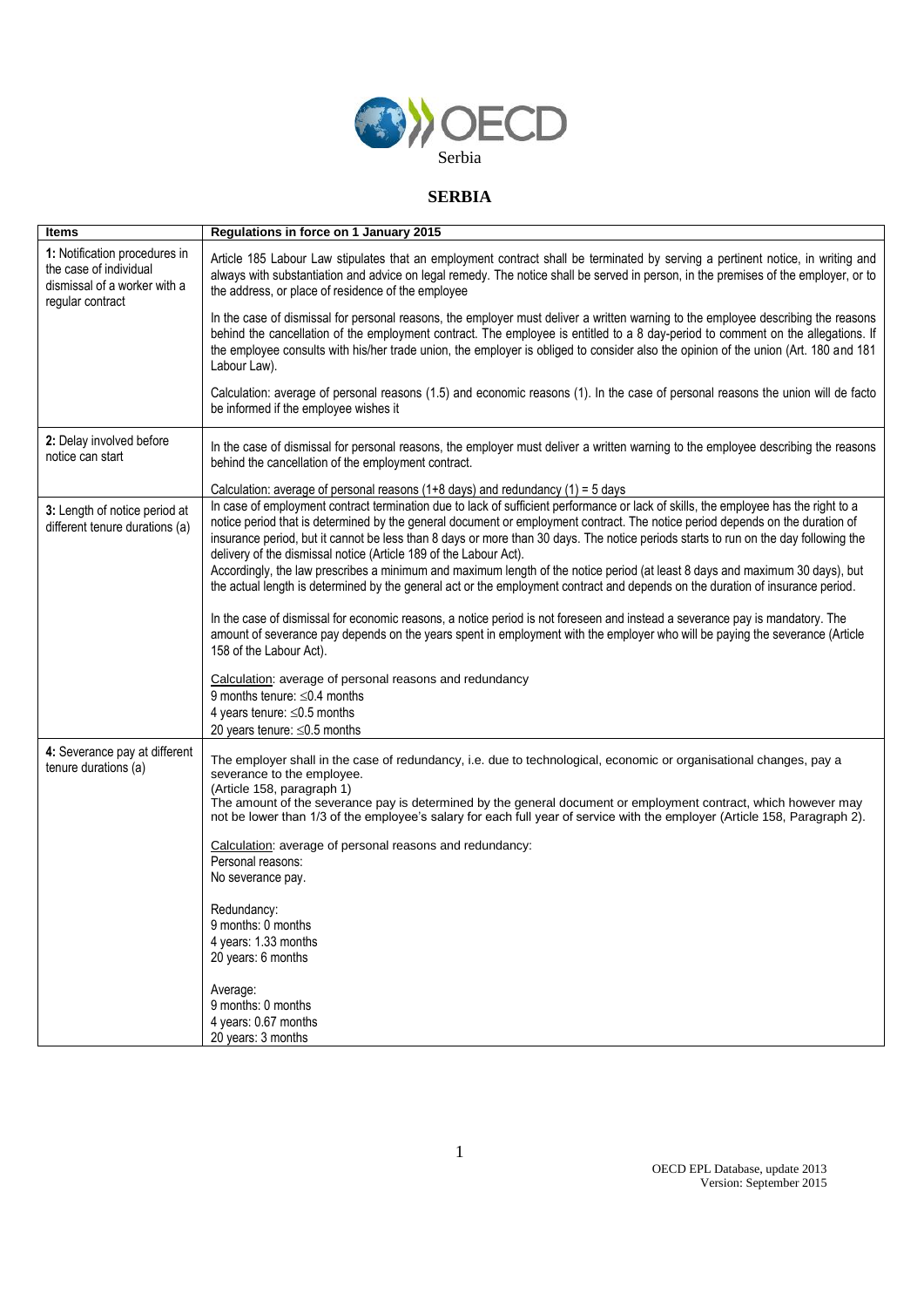

| 5: Definition of unfair<br>dismissal (b)                                                                      | Art. 179 Labour Law envisages, among the reasons for fair dismissal, lack of working ability (including when "the<br>employee does not perform the required job efficiently or does not have the needed knowledge and abilities to perform<br>the job on which he/she is employed") and employer's needs (including when "due to technological, economic or<br>organizational changes, a particular job becomes redundant or the volume of work be reduced").<br>According to Article 183 of the Labour Law, the following reasons for termination of the labour contract, in terms of Article<br>179 of Labour law, shall not be considered justified:<br>1) Temporary inability to work due to illness, injury at work or occupational disease;<br>2) maternity leave, absence for work for childcare or special care of the child;<br>3) military service;<br>4) membership in a political organization, trade union, gender, language, ethnicity, social origin, religion, political or other<br>belief or any other personal feature of the employee;<br>5) activity in the capacity of representative of employees, pursuant to this Law;<br>6) filing a complaint to the trade union or competent bodies for protection of rights resulting from labour relationship<br>pursuant to the law, general document and labour contract.                                                                                                                                                                                            |
|---------------------------------------------------------------------------------------------------------------|--------------------------------------------------------------------------------------------------------------------------------------------------------------------------------------------------------------------------------------------------------------------------------------------------------------------------------------------------------------------------------------------------------------------------------------------------------------------------------------------------------------------------------------------------------------------------------------------------------------------------------------------------------------------------------------------------------------------------------------------------------------------------------------------------------------------------------------------------------------------------------------------------------------------------------------------------------------------------------------------------------------------------------------------------------------------------------------------------------------------------------------------------------------------------------------------------------------------------------------------------------------------------------------------------------------------------------------------------------------------------------------------------------------------------------------------------------------------------------------------------------------------------------------|
| 6: Length of trial period (c)                                                                                 | According to Article 36, para. 2 and 3, the probation period can last for 6 months at most.<br>Prior to the expiration of the probation period, the employer or employee may terminate the employment contract with a<br>notice period of five days. The employer is obliged to justify termination of employment.<br>Should an employee fail to substantiate required work and professional competence during the probation period, the<br>labour relations shall be deemed terminated with the expiry of the fixed term probation period.                                                                                                                                                                                                                                                                                                                                                                                                                                                                                                                                                                                                                                                                                                                                                                                                                                                                                                                                                                                          |
| 7: Compensation following<br>unfair dismissal (d)                                                             | According to Article 191 para. 1-4. of the Labour Law, if the court, during the proceedings, establishes that the<br>termination of employment was without legal basis, it will decide (at the request of the employee) that the employee may<br>return to work, and that the employee must be compensated for damages caused as well as that the employer must pay<br>contributions for social insurance for the period in which the employee has not worked.<br>The compensation referred to in paragraph 1 of this Article shall be in the amount of lost revenues, including deduction of<br>the corresponding taxes and contributions in accordance with the law.                                                                                                                                                                                                                                                                                                                                                                                                                                                                                                                                                                                                                                                                                                                                                                                                                                                               |
|                                                                                                               | If the court, during the proceedings, establishes that the termination of employment was without legal basis, and the<br>employee is not willing to return to work, the court will, at the request of the employee, oblige the employer to pay a<br>compensation for damages in the amount of a maximum of 18 monthly salaries, depending on the time spent in<br>employment, years of age and number of dependent family members (Article 191, Labour Law, paragraph 5). If the court<br>during the proceedings establishes that the employer terminated the employment contract without any legal basis, but in<br>the course of the proceedings the employer can prove that circumstances exist which reasonably indicate that the<br>continuation of the employment relationship is not possible (taking into account all circumstances and interests of both<br>parties), the court will reject the employee's request to return to work and determine a compensation of double the<br>amount determined in paragraph 5 of Article 191 (Article 191, paragraph 6). However, if, during the proceedings, the<br>court determines there was legal basis for termination of employment relationship but the employer acted contrary to the<br>provisions of the law governing proceedings for termination of employment relationship, the court shall reject the request<br>of the employee to return to work and order him\her to pay the compensation for damages in the amount of six monthly<br>wages (Art. 191, paragraph 7). |
| 8: Reinstatement option for<br>the employee following<br>unfair dismissal (b)                                 | Calculation (average of mean and maximum values): average of irregular procedure (6 months), indemnity in lieu of<br>reinstatement (9 and 18 months) and indemnity in the case of impossible reinstatement (18 and 36 months): 15.5 months<br>According to Article 191 para. 1-4. of the Labour Law, if the court, during the proceedings, establishes that the<br>termination of employment was without legal basis, it will decide (at the request of the employee) that the employee may<br>return to work, and that the employee must be compensated for damages caused as well as that the employee must pay<br>contributions for social insurance for the period in which the employee has not worked.                                                                                                                                                                                                                                                                                                                                                                                                                                                                                                                                                                                                                                                                                                                                                                                                                         |
|                                                                                                               | If the court during the proceedings establishes that the employer terminated the employment contract without any legal<br>basis, but in the course of the proceedings the employer can prove that circumstances exist which reasonably indicate<br>that the continuation of the employment relationship is not possible (taking into account all circumstances and interests of<br>both parties), the court will reject the employee's request to return to work and determine a compensation of double the<br>amount determined in paragraph 5 of Article 191 (Article 191, paragraph 6).                                                                                                                                                                                                                                                                                                                                                                                                                                                                                                                                                                                                                                                                                                                                                                                                                                                                                                                                           |
| 9: Maximum time period<br>after dismissal up to which<br>an unfair dismissal claim can<br>be made (e)         | The deadline to file a case before a competent court is 60 days after the decision has been served to the employee<br>(Article 195 of the Labour Act).<br>Calculation: average of personal reasons and redundancy 60 days $-(1/2)^*30$ days (maximum notice period in the case<br>of individual dismissal in the case of personal reasons): 1.5 months                                                                                                                                                                                                                                                                                                                                                                                                                                                                                                                                                                                                                                                                                                                                                                                                                                                                                                                                                                                                                                                                                                                                                                               |
| 10: Valid cases for use of<br>standard fixed term contracts                                                   | The employment contract may be concluded for a fixed term for employment whose duration is determined in advance by<br>objective reasons due to a deadline or performance of a specific task or occurrence of a specified event (Art. 37 .para. 1<br>of the Labour Law).                                                                                                                                                                                                                                                                                                                                                                                                                                                                                                                                                                                                                                                                                                                                                                                                                                                                                                                                                                                                                                                                                                                                                                                                                                                             |
| 11: Maximum number of<br>successive standard FTCs<br>(initial contract plus renewals<br>and/or prolongations) | Without limitation within two years (Article 37 paragraphs 1-3).<br>There are no limits when it comes to the exceptions set for fixed-term work (replacing an absent employee, project work,<br>employing a foreign national who renews his work permit).                                                                                                                                                                                                                                                                                                                                                                                                                                                                                                                                                                                                                                                                                                                                                                                                                                                                                                                                                                                                                                                                                                                                                                                                                                                                            |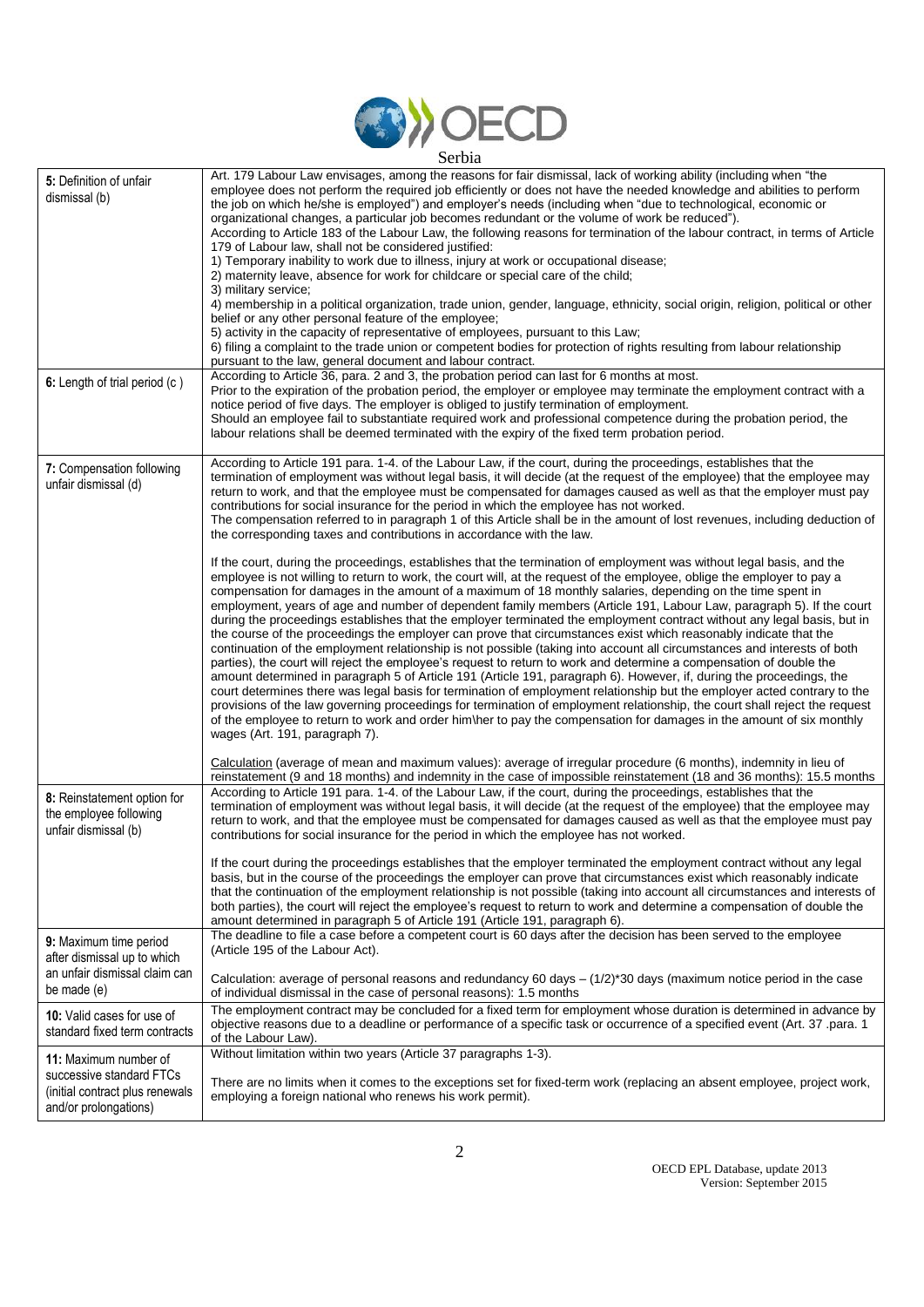

| 12: Maximum cumulated<br>duration of successive<br>standard FTCs                                                  | The employer may conclude one or more successive contracts for a specified time with the same employee with or<br>without interruptions; the overall period cannot be longer than 24 months.<br>The law provides exceptions when the fixed term contract may be concluded for a longer period (Article 37 paragraph 4,<br>Labour Law):<br>1) if it is necessary to substitute a temporarily absent employee (until his/her return);<br>2) to work on a project where the timeline is predetermined (until the project is completed);<br>3) in the case of a foreign citizen (no longer than the period for which the work permit was issued);<br>4) to work for a newly established employer whose registration with the competent authority is not older than one year (at<br>the time when the contract is signed) although the total time shall not exceed 36 months;<br>5) in the case of unemployed for whom it takes less than 5 years to meet one of the conditions for entitlement to old-age<br>pension in accordance with the regulations of pension and disability insurance (until one of the conditions is met).<br>Calculation: average of standard case (24 months) and new business (36 months) |
|-------------------------------------------------------------------------------------------------------------------|-----------------------------------------------------------------------------------------------------------------------------------------------------------------------------------------------------------------------------------------------------------------------------------------------------------------------------------------------------------------------------------------------------------------------------------------------------------------------------------------------------------------------------------------------------------------------------------------------------------------------------------------------------------------------------------------------------------------------------------------------------------------------------------------------------------------------------------------------------------------------------------------------------------------------------------------------------------------------------------------------------------------------------------------------------------------------------------------------------------------------------------------------------------------------------------------------------------------|
| 13: Types of work for which<br>temporary work agency<br>(TWA) employment is legal                                 | It is not regulated by law.                                                                                                                                                                                                                                                                                                                                                                                                                                                                                                                                                                                                                                                                                                                                                                                                                                                                                                                                                                                                                                                                                                                                                                                     |
| <b>14:</b> Are there restrictions on<br>the number of renewals<br>and/or prolongations of TWA<br>assignments? (f) | It is not regulated by law.                                                                                                                                                                                                                                                                                                                                                                                                                                                                                                                                                                                                                                                                                                                                                                                                                                                                                                                                                                                                                                                                                                                                                                                     |
| 15: Maximum cumulated<br>duration of TWA<br>assignments (f)                                                       | It is not regulated by law.                                                                                                                                                                                                                                                                                                                                                                                                                                                                                                                                                                                                                                                                                                                                                                                                                                                                                                                                                                                                                                                                                                                                                                                     |
| 16: Does the set-up of a<br>TWA require authorisation or<br>reporting obligations?                                | It is not regulated by law.                                                                                                                                                                                                                                                                                                                                                                                                                                                                                                                                                                                                                                                                                                                                                                                                                                                                                                                                                                                                                                                                                                                                                                                     |
| 17: Do regulations ensure<br>equal treatment of regular<br>workers and agency workers<br>at the user firm?        | It is not regulated by law.                                                                                                                                                                                                                                                                                                                                                                                                                                                                                                                                                                                                                                                                                                                                                                                                                                                                                                                                                                                                                                                                                                                                                                                     |
| 18: Definition of collective<br>dismissal (b)                                                                     | Special requirements apply in the case of redundancy of:<br>1) 10 employees for employers who has more than 20 and less than 100 staff employed for an indefinite term;<br>2) 10% employees for employers who has at least 100 and less than 300 staff employed for an indefinite term; or<br>3) 30 employees for employers who has more than 300 staff employed for an indefinite term;<br>The same applies if at least 20 employees become redundant within a 90-day period (Article 153, paragraph 2).                                                                                                                                                                                                                                                                                                                                                                                                                                                                                                                                                                                                                                                                                                       |
| <b>19:</b> Additional notification<br>requirements in cases of<br>collective dismissal (g)                        | The employer shall, before enacting the redundancy program, in collaboration with the representative trade union of such<br>employer and national agency in charge of employment, undertake relevant measures for finding new employment for<br>the redundant employees.<br>(Article 154 of the Labour Act).<br>The employer shall submit the proposal of redundancy program to the National Agency for Employment eight days after<br>the program proposal has been set at the latest, inviting the advice of the agency.                                                                                                                                                                                                                                                                                                                                                                                                                                                                                                                                                                                                                                                                                      |
| 20: Additional delays<br>involved in cases of<br>collective dismissal (h)                                         | (Article 155, paragraph 2 of the Labour Act)<br>The trade union shall voice the opinion on the proposed program 15 days after the proposed program has been received<br>at the latest. The national employment agency shall, submit to the employer a proposal on measures for prevention or<br>minimizing the number of terminations of the labour contracts, i.e. provide for re-training, additional training, self-<br>employment and other measures for new employment of redundant employees. The employer shall consider and take<br>into account the proposals of the national employment agency and trade union and inform them about his/her position<br>within an eight day term.<br>(Article 156 of the Labour Act)<br>Calculation: 15 days (for the trade union to comment on the proposed programme) + 8 days (for the employer to react to the                                                                                                                                                                                                                                                                                                                                                   |
| 21: Other special costs to<br>employers in case of<br>collective dismissals (i)                                   | proposed changes) + 1 day (letter) $-5$ days as reported in Item 5: 19 days<br>In the case of collective dismissals, the employer has the obligation of establishing a social plan associated with the<br>adoption of redundancy programmes; the plan has to involve compensatory salary or re-employment measures<br>(including retraining or additional training) in co-operation with the National Employment Agency (Art. 154-156 Labour<br>Law).                                                                                                                                                                                                                                                                                                                                                                                                                                                                                                                                                                                                                                                                                                                                                           |